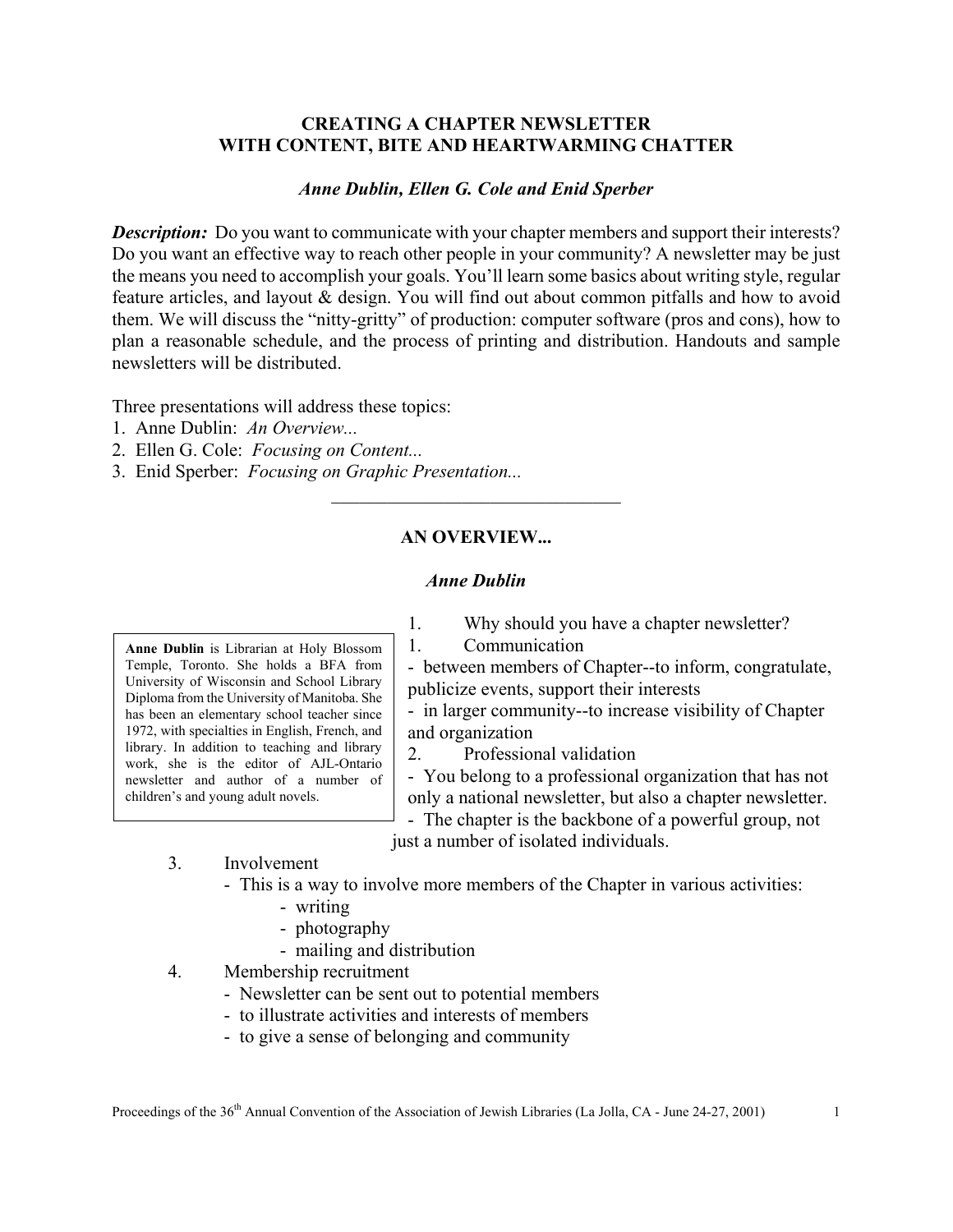- II. Who is your audience?
	- Chapter members
	- Your boss and other important people in your organization
	- Potential members
		- ????

# III. Style Basics

- 1. Set up a consistent style.
- identifies your newsletter
- 2. Creates ownership by the group
- Start each article by convincing your readers that the information is important to them.
- Vary the types of sentences--assertive, interrogative, exclamatory.
- Write strong lead sentences.
- Vary the sentence length.
- Each paragraph should have 3-5 sentences.
- Use "delicious" words.
- IV. Tips to Make Your Newsletter G-R-E-A-T

*DESIGN + CONTENT + STYLE*

- 1. Publish your newsletter regularly.
- It usually takes a non-professional writer about 7 hr. to write, proofread, & revise the editorial content for each page of an  $8-1/2 \times 11$  newsletter i.e. a 4 page newsletter = 28 hr.
- Solution: Get other people to help or hire an outside company to do part of the work e.g. copying, folding, mailing.
- 2. Make the newsletter's name an attention grabber.
- It doesn't have to be generic e.g. NOT: *The AJL-Ontario Newsletter*, but something that makes people notice and remember e.g. *Library Links.*
- 3. Headlines are important.
- Use headlines that are descriptive or catchy.
- The quality of each headline determines whether the article will be read **How?**
- Tell what the article is about.
- Focus on a highlight from the article, on what's important.
- Trim it down to 3-8 words.
- Make it active, not passive. e.g. "City must recycle waste."
- Use a complete sentence that contains a verb.
- Stick to short, simple words.
- Avoid using words with double meaning. e.g. "Tests show San Diego kids' lead poisoning."
- Set headlines in big, bold type.
- Vary size of headlines to make it more interesting and help reader prioritize articles.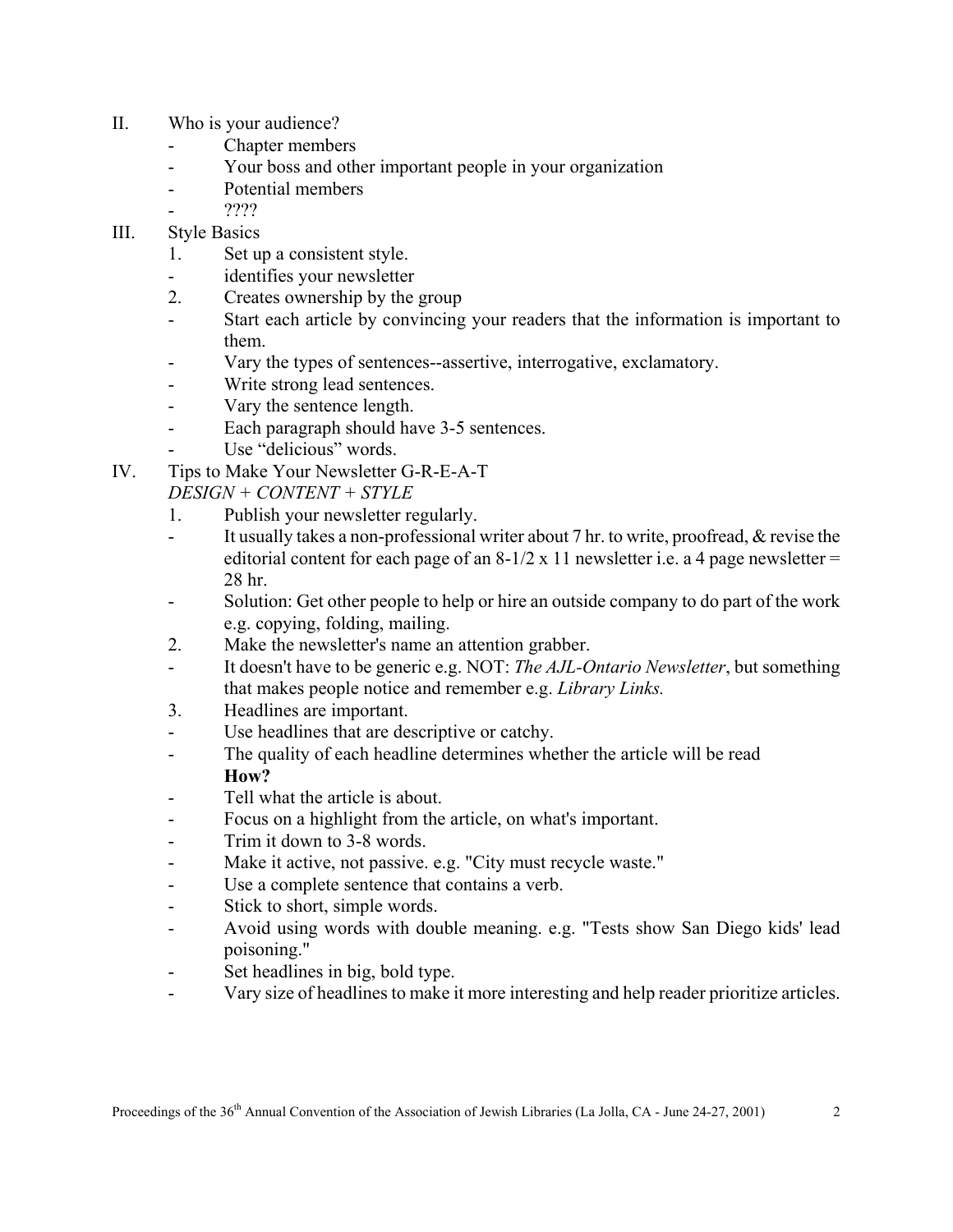- 4. Type style and size
- Use only one type style and size for the main text of articles e.g. Times New Roman.
- Use only 1 or 2 styles of font for headlines & subheads e.g. Arial.
- Keep the body text consistent to increase reader familiarity with newsletter.
- 5. Write your articles objectively.
- Don't write from only one point of view.
- Write objectively, like the articles in a newspaper.
- Base articles on factual information. Check facts!
- Write as if you were a neutral third party.
- When you insert opinions into your stories, make them into quotes and attribute them to the proper people.
- 6. Write to express, not to impress.
- The purpose is to communicate.
- Keep writing casual, non-technical, and conversational.
- Be careful of acronyms. Make sure readers know what they stand for e.g.  $CLA =$ Canadian Library Association.
- 7. Vary the length of articles on the page.
- Start with three columns per page design. Then you can vary the number of columns for each article i.e. one, two, or three.
- 8. Proofread, Proofread, Proofread.
- Your newsletter reflects your professionalism--of your chapter and its members. Make sure it:
	- looks impressive;
	- contains polished writing;
	- is free of typos and errors.
		- Don't depend on spell-check for everything!
- 9. Use at least one graphic per page.
- photos
- artwork
- clip art
- charts
- pull quotes
- drop-caps
- captions
- even white space
	- **Why?**
- Graphics, along with headlines, are the first things that readers are drawn to.
- They provide much-needed visual breaks from solid blocks of text.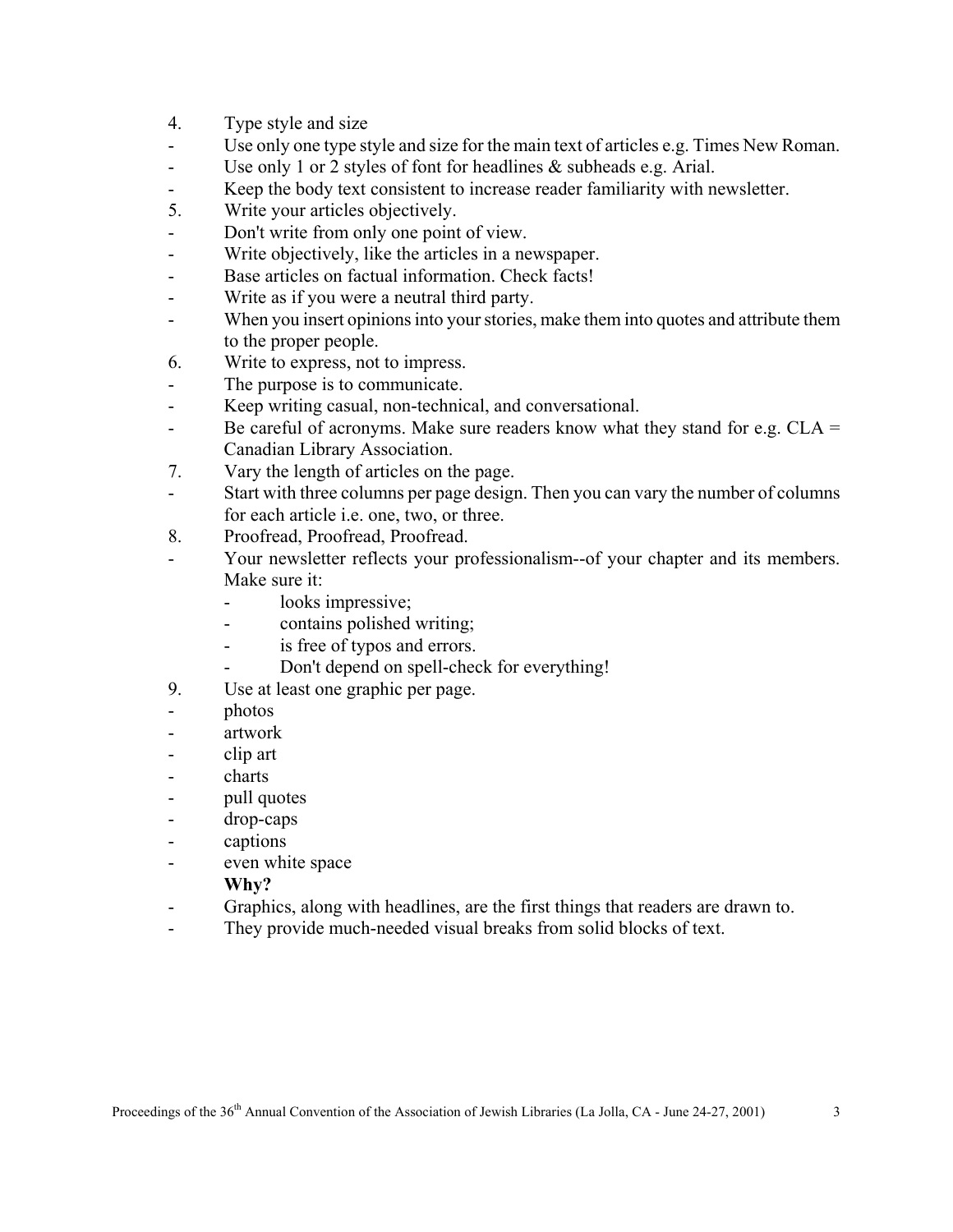- 10. Sharpen your photos.
- Draw in readers.
- Make newsletter more personal.
- Make newsletter more visually exciting.
- Add credibility.

### **How?**

- Plan ahead for photo opportunities and bring your camera to all chapter events.
- Include space for photo and captions.
- Make sure captions are accurate.
- Use image-editing software to sharpen your photos e.g. Adobe PhotoShop.
- Scan all photos in grayscale at 300 DPI & 100% of the size in .tiff.
- Adjust contrast, color, and brightness levels of a scanned photo before inserting it into the layout.
- 11. Get the best quality print.
- Every time you make a reproduction, you lose some quality compared to the original.
- Try to use the best printer and photocopier if you're doing it yourself OR
- Save on a disk and take to a professional print shop.

# **FOCUS ON CONTENT...**

 $\mathcal{L}_\text{max}$  , where  $\mathcal{L}_\text{max}$  and  $\mathcal{L}_\text{max}$ 

## *Ellen G. Cole*

**Ellen G. Cole** is the Librarian of the Levine Library, Temple Isaiah, Los Angeles, CA, and the in-coming president of Association of Jewish Libraries of Southern California. Ellen just finished six years as co-editor of *Library Light*, AJLSC's newsletter. She is a regular columnist for Temple Isaiah's Bulletin, *The Isaiah.* She is also a well-known reviewer of Jewish books for children and adults, immediate past Chairperson of the AJL Sydney Taylor Book Awards, and a speaker on children's books and creating home Jewish libraries for the Jewish Community Library of Los Angeles. She has judged *Shofar* magazine's annual essay contest. Ellen received her MA from Johns Hopkins Nitze School of Advanced International Studies and her library training at Hebrew Union College-Jewish Institute of Religion in Los Angeles.

Chapter newsletters with credible content, bite and heartwarming chatter need something to say, someone to say it and someone to see it is said well and on time. If this was as easy as it sounds I'd sit down now. You know the hoary motto : all the news that's fit to print. How about the hairy question who will print - nay who will write it?

The biggest secret for success is to develop sources for the content of your articles. Listen at meetings; there is gold in throw away lines and asides. For example: Heidi and the National Council of Jewish Women's Reading Project . In the issue of 2/01 we ran a full page story with a picture, based on a quiet aside at the new business section of a meeting. Or the spectacular article by Grace Friedman on the Founding History of AJLSC in the 4/01 issue based on a throw away line in a heated board argument. Scour the

agenda and board minutes for ideas. For example, Hannah and the Russian Jews at her LAPL Branch.

Use newspaper and magazine articles. You get better in depth stuff in a well researched print article. Be sure to get Permission. When we saw the Allegra Goodman article in *Pakn Tregor* of the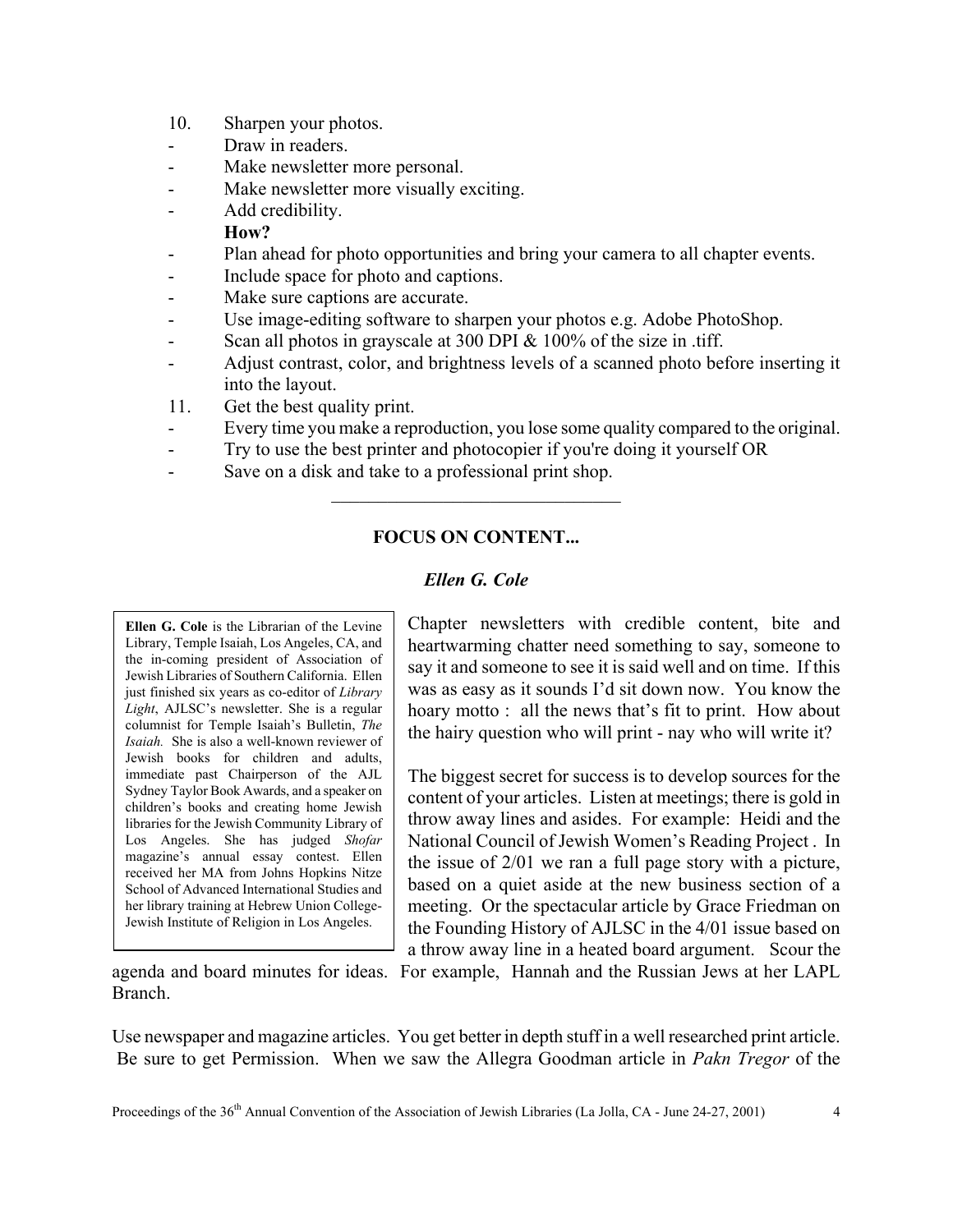National Yiddish Center the assistant editor said yes, but let me check; the editor said no, we paid a fortune for it on condition it was one time only publication. They told us to go directly to the author who at first wanted to charge us a fortune and finally after weeks of back and forth agreed to give it to us free as a Jewish Book Month gift if we advertised her new novel and if the publisher could write it! We said yes and voilà the terrific lead story in the 12/97 issue. *Library Light* editors had to edit the publisher's publicists, but we got the quality we wanted.

Use Inter-Net information, especially background articles or essays. Don't assume everyone saw it. Even if they did, it is more than OK to reprint relevant or new idea items. The variety of articles in each issue reveals the wide interests of Jewish Librarians and our intellectual curiosity. Remember your newsletters are on-the-record records of your chapter and our profession.

### **Something To Say:**

Or the terror of what will I put in this issue? My strongest caveat: DO NOT assume the full membership knows what the board knows. Old Business is news. The content will suggest the type of article. As I discuss the types you can search in our various copies of *Library Light*. The dates I give as examples will refer to the newsletter's publication date. I know you have different issues. Variety is half the fun : search and share with your neighbor.

## **Types of Articles:**

News: This will include your chapter, other chapters, national, the wide world of Jewish Books, Publishers, Libraries, Librarians, and Schools. Don't forget the city where you live : for ex. LA & the electricity crisis (p.2 of the 2/2001 issue involves a first generation son of Jewish immigrants). News feeds lead articles and what's up potpourri.

Calendar: includes what's on now, what's coming. Could it be class, a meeting, a vote for a new board, an article deadline. Don't skip this because you think it is obvious or dull; it is neither. This is action stuff that matters and if you consider it filler it will be reflected in your article and impact selling your programs. It's one of the hardest articles to do because of fact checking.

Events: Member's individual library programs and programs in city, in the public library system, the national convention. Examples for AJLSC are: The People of the Book, LA's JCC's city wide annual book festival; or the Jewish Community Library's Jewish Stories on the Radio. The wildest was an Art Museum Exhibit - the Huntington Library's blockbuster Alexander Kruse show which introduced a Jewish artist unknown to us. A few phone calls meant we discovered he was also an author of a novel about a Jewish artist and that his son Ben is also a writer and who was happy to speak to us about the biography he wrote about his father. He became our speaker in 2/98 and we became the wiser about the Ash Can School of Art, Kruse as muse to Ben Shawn and scenery painter for Oscar Hammerstein Sr.

Chapter Programs: such as General Meetings or our Mini-Regional (2/96). Announce the new and write up old. Include forms for programs as our Sign up for the Valley Jewish Festival Booth, the Chapter Scholarship Grant to Convention, the form to fill out and pay dues to Join, our annual Book Drive for LAPL, a plea for donations to send to the host Convention city to help with their costs.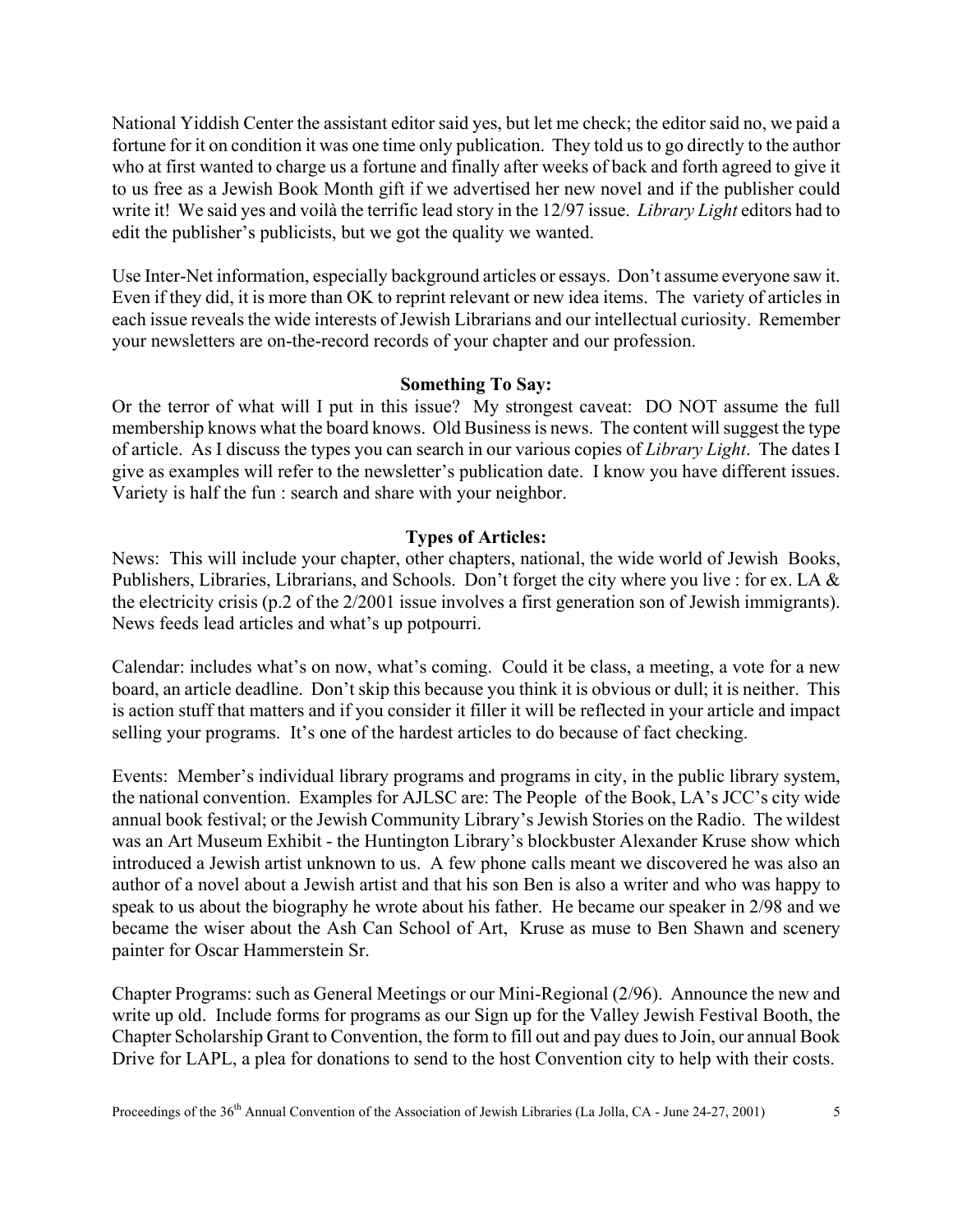Jewish Book Month: What is everyone doing in their libraries? This story gives credit and shares ideas. We do an annual Jewish Book Month Journal with a paragraph for each member's library. The news often runs to three pages; see the example in the 12/2000 issue.

Reviews of Books and Videos: Adult and/or Children; ours is usually adult. The book reviews are developed in essay form since the National Newsletter tends to quickie paragraphs. We also cover movies, TV-shows or Videos about a book or a librarian (ex. *Party Girl*). We print interviews with authors (ex. Dershowitz is 12/99).

Opinions and Reactions: Letters to the Editor, for example the issue of 9/97 when the *Jewish Journal* ran a long article praising Jewish books only from the perspective of a retail store and ignored Jewish Libraries and Librarians. In the 2/98 issue - our lead refers to "this is not the year to be out of town for Jewish Book Month" re a *Jewish Journal* feature article by their editor who found such fabulous celebrations of JBM in many cities outside LA and never interviewed, sampled or noted one of us!

How To's: Announce and Write up Classes : Your chapter, (Book Repair), Local College or University(Bible), National (Convention's >For Credit= classes as Tales or Reference). Do specific articles on a focused topic as how to catalog problem titles. We faced the question of automating your library very early with a groundbreaking series by Barbara Leff in 1996-97. Print Library Lessons for a Day School Setting. For ex. we did Cinderella Stories in 2/2000 and Tu B'Shvat in 1/1997.

**Heart** means **People** and naming people gives credit for work and accomplishments of members. Give thanks for volunteer efforts. Spice up news and events with human interest biographies. You can do this with:

Awards from your Chapter: We have the AJLSC Dorothy Schroeder Memorial Award for outstanding contributions to Judaica Librarianship. From National: AJL Life Membership or Other Honor, National Office on the Board or special committees. Is the Sydney Taylor Award winner or runner-up a local author or illustrator? Local or National Prizes not from AJL. For ex. Adaire Klein and the Simon Wiesenthal Center won the National Institute of Museum and Library Service Award for National Community Service in June 2000. Suzi Dubin - in 12/1998 - won the prestigious and lucrative Milken Distinguished Educator's Award.

Deaths: Obits give fascinating lives with connections. Famous Jewish authors and publishers are moving; there is more fun in the infamous. For example, in 10/2000 the retired Webster Dictionary editor-in-chief, David Guralnik of Cleveland died. He had revised the dictionary to put in ain't and pull out kike and nigger. Could he have been at Convention in Cleveland? We look it UP & YUP! A speaker! Or another example, in 2/2001 the Superman Publisher died just as the Pulitzer Prize went to a novel about Jews creating Comic Books. Lastly, although it is sad, print supportive notes if it is a member or member's family who dies. AJLSC went through Sharon Blumenstein's last illness with supports and tributes in every issue for a year.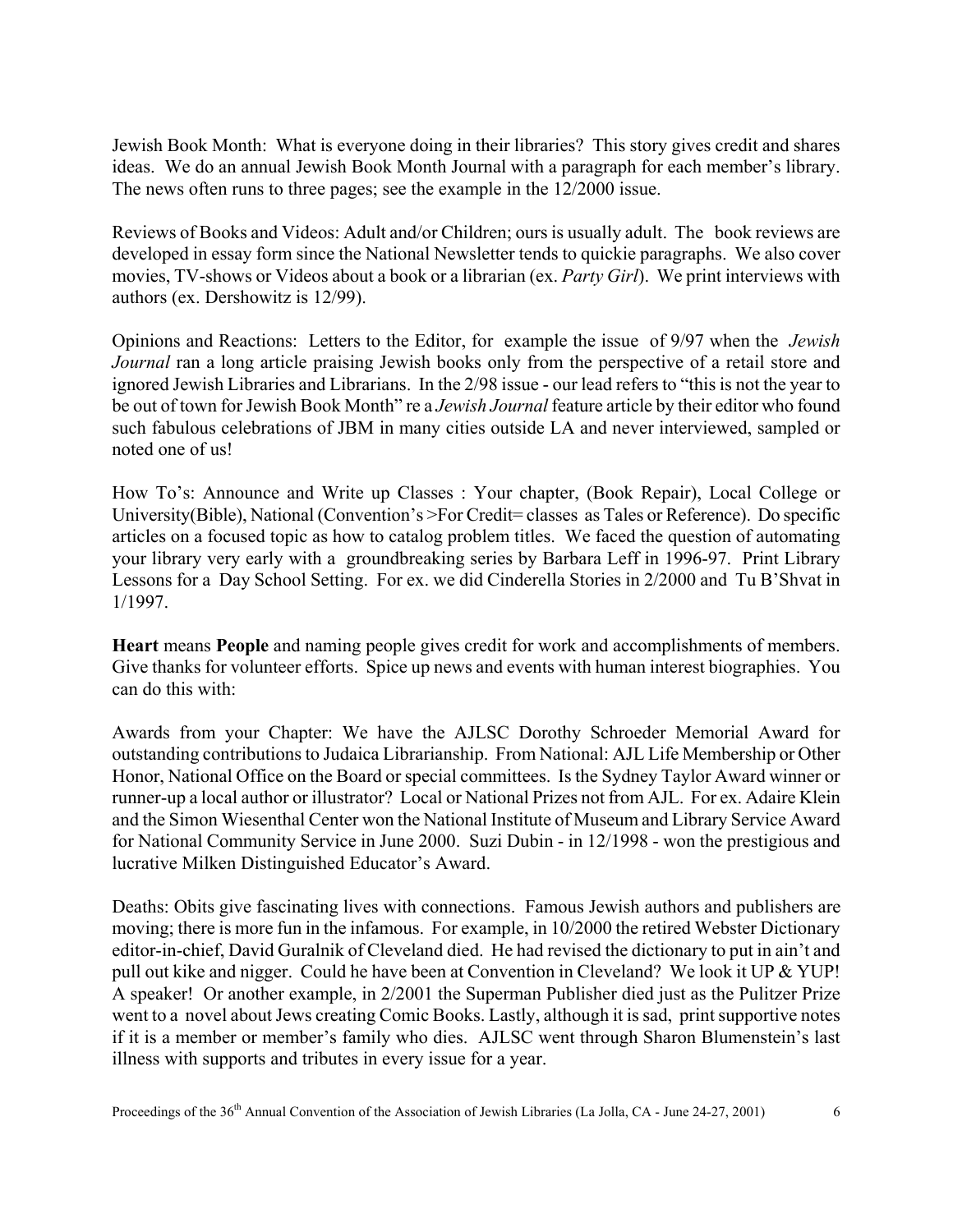Personnel: Run promotions and job openings. Don't forget chapter membership statistics : are you growing? By Individuals or institutions?

Personal: Show you care! Mazel Tov for Weddings, Bar/Bat Mitzvot, you name it, we laud it. Print thanks for good deeds and donations. Send wishes for speedy recovery and bid farewell when members move. Try a career review when members retire. (See our examples with Barbara, Hava, Judy Katz, Harvey, Rita). Highlight members if they are chosen to speak at a Conference: National or Regional such as the CA School Library Association or for a JCC or Jewish Community Library program.

Biography of a Member: Especially when a chapter member is your general meeting's featured speaker. Ex. Enid Sperber's one woman show in 12/99 spotlighted her family history as well as her prior career in acting in stage and on TV. Who is the new member? Who just won an award? Special projects for chapter, national or other groups will need leaders and these librarians make good biographical copy.

What Do You Do All Day That I Don't: Careers beyond synagogue or school libraries. Ex.: Consultants or Rare Book Dealers.

Using Reprints: Colleagues essay from another source such as my trip to Jewish Turkey in 10/97 or Adaire's Life in Work in 2/01. If an outsider article grabs you, grab it, give it a tie to your chapter and go! For example (and these are a few of many): Free Web not so free with solid information (Found on the I-Net 10/99 by Enid); Tracking Down a Correct Title (Hasafran 3/98/Enid); My First Book Case (Essay from the *Los Angeles Times* 12/99 -I found this); Time for Jews to Buy VW's *(New York Times Magazine* 11/98/ me); Books or Computers (*New York Times* Op Ed 9/96/ Adaire); Jewish Children in Picture Books (*Five Owls* 12/00, *Library Light* 4/01 found by Lisa Handelman) and as already noted, My Favorite Book (*Pakn Tregor* 12/97 found by me).

### **Someone To Say It**

For this you need to bug, beg, plead, scream, cry and threaten, and in person. We tried cute handouts to remind of due dates for deadlines :NADA. We had more luck with fill- in questionnaires on topics like Jewish Book Month.

Usually the person who offers the handout or announces news is a good source to hit to write the story for you : ex. Grace and history. Often the issue staples are the hardest to get: Ex. President's Message; Meeting Dates or Speaker Titles even though the program has been set for months! Promise By-Lines : they are a plum as well as a way to share the work. Draft a person for a specific topic especially if they are involved with the news or activity. Assign on a regular basis and then Nag etc: For example: go to each program chair : what is on and what happened? Have the treasurer send information on donations : who gave what to whom and why. The membership chair can easily supply up-to-date membership stats and interview new members when they join.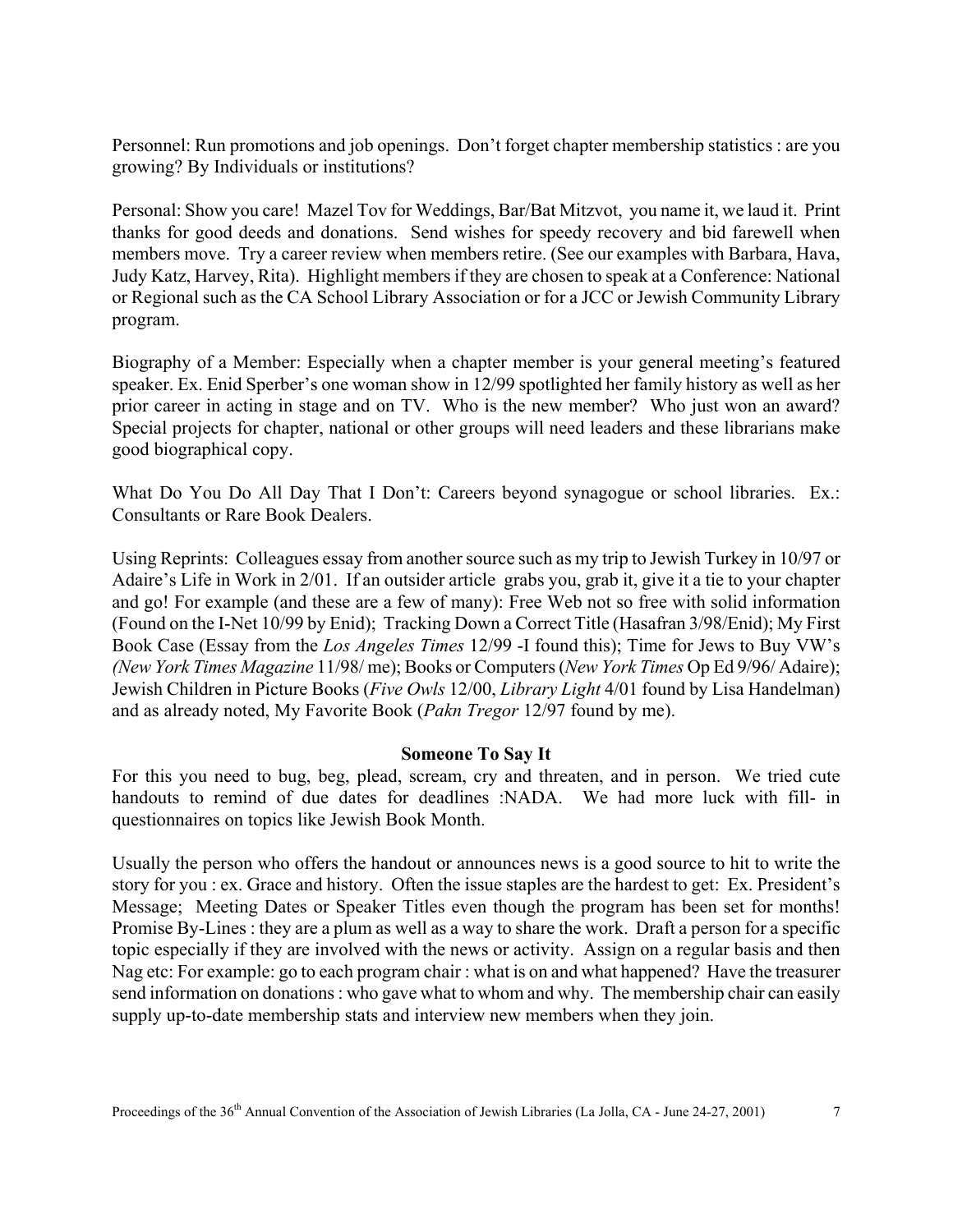### **Someone To See It Is Said Well And On Time**

Boring Basics: Check facts, grammar, spelling - especially of member names and institutions. Check, double check and recheck facts even if for a title : ex. We wanted to call a program on rare books ASo Rare@ which I thought was a lyric to a swing song. Enid got onto the Inter-net and found the lyrics in 3/98 on her first try! Use full names with proper titles. Ask what each individual wants: ex. our member Dubin uses Susan in by-Line, but Suzi when referred to in an article. Use names a lot, people like credit. Be sure to background. If the person is a winner : did they win before, what? How many times?

Give your chapter news its proper slant - TIE EVERYTHING IN. We front paged a National Convention Report from the point of view of all our members who were there.

Who is speaking and who is listening, who is an officer? Were the Sydney Taylor or Jewish Book Award authors or illustrators local. A strong tie in can allow printing of a general Jewish story, although we often got flack if the details were not strictly Judaic Librarianship. For ex. my 11/95 article on Jewish Day Schools, which I found on a trip to Moscow in 9/95, came at a time when a lot of us were moving from Religious School to Day School libraries and I felt the broad story was relevant. I discovered the article in an English speaking Russian press about parents turning to ethnic day schools for quality education; sounds similar to US parents.

Watch Your Timing. We made an unintended error when ran a special article by the Schwartzes on their rare book business in the same issue where we advertised the next meeting where a competing dealer was our speaker and they felt his coverage was giving him unfair advertising. Don't forget timing when it comes to art. See our logo : Our menorah branches vary for Hanukkah. Regulate each issue's release; AJLSC mails in time to invite members to the next General Meeting. This saves postage on separate invitations. We also provide information on the speaker, directions and parking. As the year's schedule needs them, insert forms for dues or scholarship grants to save on separate mailings.

Be Lively! Add Librarian or Jewish or Jewish Librarian jokes : either verbal (Cold Cones) or drawn cartoons. We spiced up the necessary nag about due dates with a changing poem so we would not be totally ignored. For ex:

 $\mathcal{L}_\text{max}$ 

Put away the matza Pull out the bread Leaven your food and Leaven your head Pick up your pen and please do write Your rising thoughts for Library Light

Thank you and Good Luck!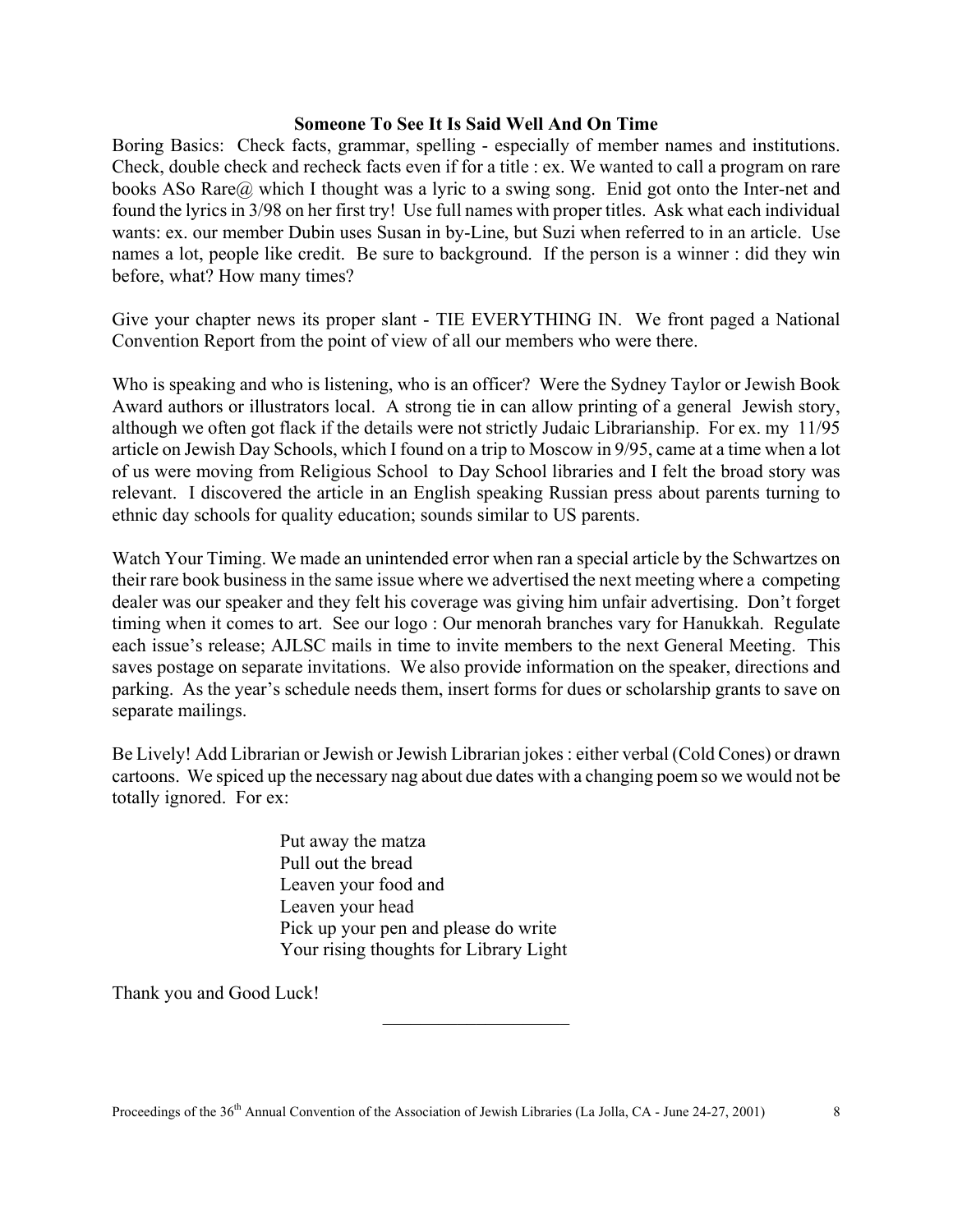### **GRAPHIC PRESENTATION...**

### *Enid Kent Sperber*

**Enid Kent Sperber** was a professional actress for 35 years before she discovered Judaic librarianship. As an actress, Enid appeared extensively in all mediums from stage to television. She has been the librarian and archivist at Temple Israel of Hollywood for the past nine years. She serves a population that includes a K-6 Day School, a Nursery School, Religious School and adult learners. This year her congregation is celebrating its 75th historic year as "Filmland's House of Worship." Enid has been on the Board of the Association of Jewish Libraries of Southern California for eight years. She served on the Travel Subsidy Committee for national for two years under the direction of Harvey Horowitz and is currently Chair of that committee. Enid knew absolutely nothing about creating a newsletter before she began her tenure as co-editor of AJLSC's *Library Light* six years ago.

As I looked back to the beginning of my tenure as Coeditor of AJLSC Library Light in preparation for this workshop, I realized the enormous changes in computer technology and graphics capabilities that have taken place in the last six years. I knew nothing about newsletters when I agreed to this volunteer position. My friend, Ellen Cole begged me to do it with her, so I said yes.

At the outset neither of us knew anything about computer graphics programs so we hired the services of a library student to do the layout for us. Logistics became a major issue. The three of us did not work or live close to one another. A printer was chosen who was near none of us. What is wrong with this picture? We struggled with the first 3 issues and then I decided that I needed to take over the entire process even though it necessitated learning how to do everything myself. Shortly after struggling through

two more issues I met Philip Gordon, a desktop publishing expert who agreed to help me for a very modest fee and dinner! Phil Gordon became the Library Light angel for 5 years. Phil set me up with a version of QuarkExpress, a program expressly designed for desktop publishing. At the beginning we spent many hours of the first issues on my learning how to work the program. The most creative part was came in the graphics and Phil Gordon spent countless hours donating his time to AJL's Southern California chapter by making sure my graphic presentation was the best it could be. He created our logo with the menorah, our fancy Magen David, as well as the templates for each page including the pagination.

I purchased a Clipart program at Costco that contained over 125,000 graphics. Choosing the graphics was quite a challenge to my eyesight and I always had to have a magnifying glass nearby. Collected graphic images in books are printed extremely small to get many on one page. Not all the graphics were satisfactory. Some pictures would not print uniformly and looked awful so another image had to be chosen. In addition I needed to acquire another program called Corel Draw to be able to manipulate and change the images creatively. Corel Draw is essentially an artist's "canvas" and once the drawing is complete, the "canvas" can be imported (transferred) into the newsletter document. I am not an expert in any of these programs by any stretch of the imagination. I know how to work them for my limited purpose. I always needed to have Phil around as final arbiter and consultant as well as to get me out of the various jams I found myself in as I navigated this foreign territory. Luckily he was always a phone call away.

Using the same image in each issue is a good way to familiarize your reading audience with regular features. Some always stay the same for each issue others change. We began to create a unique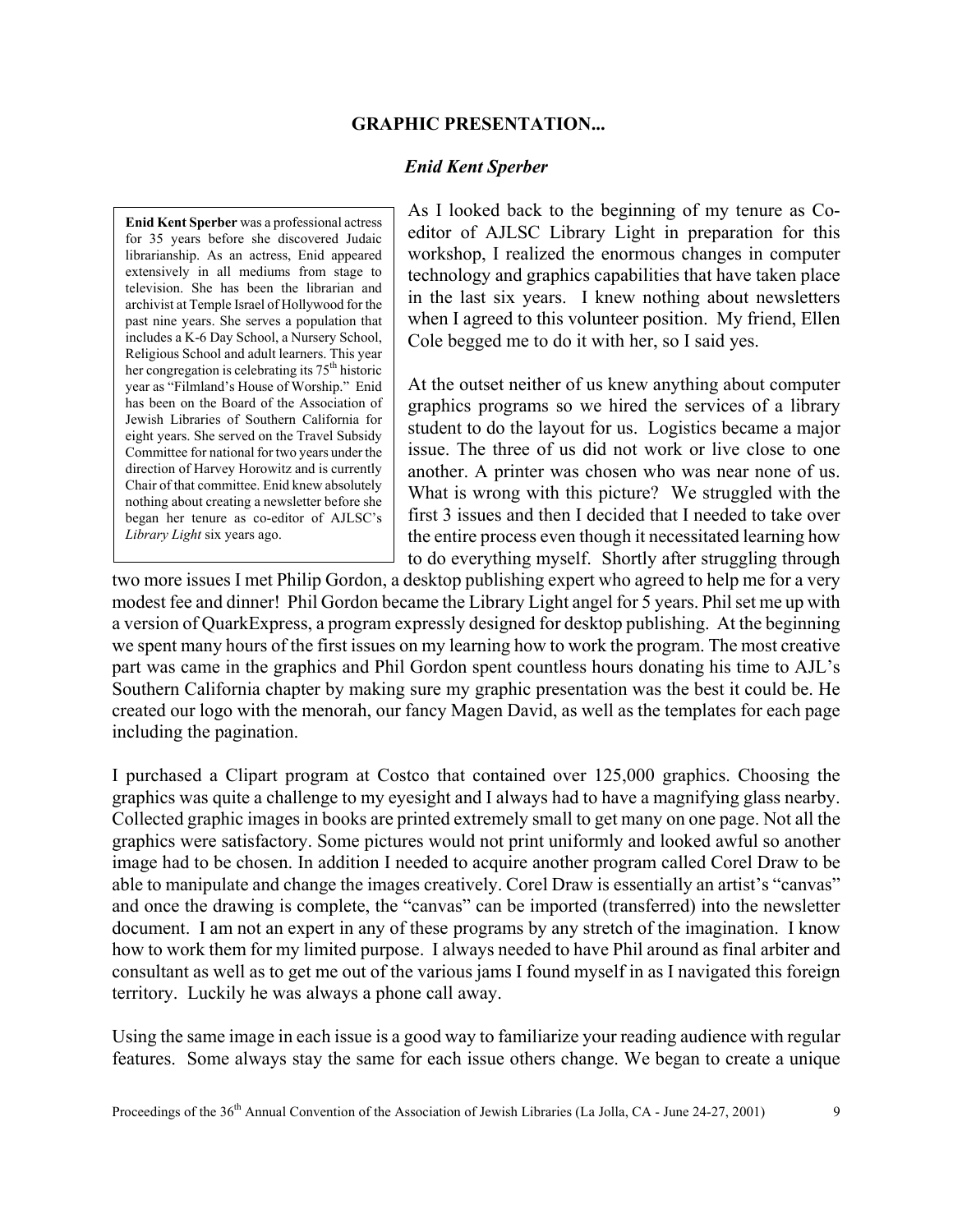graphic to advertise our general meetings and placed it on the back page on the outside opposite the address. We looked for images that fit the topic of the meeting. Each issue would contain a review of the past general meeting so the back page graphic was re-used in the body of review article as a visual reminder of what we had done in the previous issue.

 Photographs presented special problems. Ellen wanted more photos and I did not. The reason was simple. We xeroxed our newsletter. With a readership of 80, printing would have been too costly. Xeroxed pictures do not turn out very well. For our first issues we used veloxes. Veloxes are used by newspapers to print photographs. A velox is a picture that has been reduced to tiny dots in order to print better. Even the veloxes, however, couldn't overcome the poor quality of a xerox. Phil had a scanner and would occasionally take photos to his place, scan them to a disk and bring them back to put into the newsletter. About two years ago I got a scanner. Hurrah! Now I was free to use any image I found without "sending out" for a scan. For a recent presentation of the History of the Jews of Los Angeles, I was able to scan an old photograph of the first Rabbi in Los Angeles from a book. Technology has sped along in six years and now there is free clip art all over the web. When the AJL convention was to meet in Washington I found an image of a horse drawn tourist buggy in front of the White House. A word of caution about using cartoons and images printed in books. Ellen was very careful to obtain permission to reprint an article printed elsewhere. We were not so careful about the cartoons hoping that with out limited readership no one would contact the copyright police.

Variety creates interest. Put boxes around text. You can use circles, bolded lines, double lines, ellipses or fancy lace trim around text to help it stand out. An image put behind text is also interesting. For instance, in an article about flying to Washington we added an outline of an airplane behind the printed words and this year for traveling to La Jolla we chose a car to put behind the announcement. In newsy sections with people's names or other areas where acknowledgement is necessary, bolding the names is a technique to allow people to quickly read about themselves or find information about others. My use of bolding was judicious however, and I usually reserved the technique to denote AJLSC members only.

Every issue had some regular features, so once those were established I could immediately drop new text into the framework in exchange for the old. Ellen did all the work in securing the articles and editing them. When the newsletter content was complete Ellen gave me a disk with a few creative suggestions for the "look" of certain articles and I handled the rest. Details must be looked at over and over. Your newsletter requires reading and re-reading up until it goes to the printer. Ellen proofread on her end and checked all the spelling twice but often in computer translation from hers to mine certain items got lost. The most important advice I can impart is to proofread, proofread and then proofread again.

*Library Light* is a 12 page newsletter printed on 11 x 17 sheets of paper. Several times in recent years we have had more material than our usual 12 pages and we have had to expand to a 16 page issue. Why 16? Can't you added another page? The answer is no. Another page of text requires three more pages of text to fit another unit into 11 x 17 pages. It is essential to engage the services of a reliable printer. I used a synagogue member who gave us a special price and was available to help